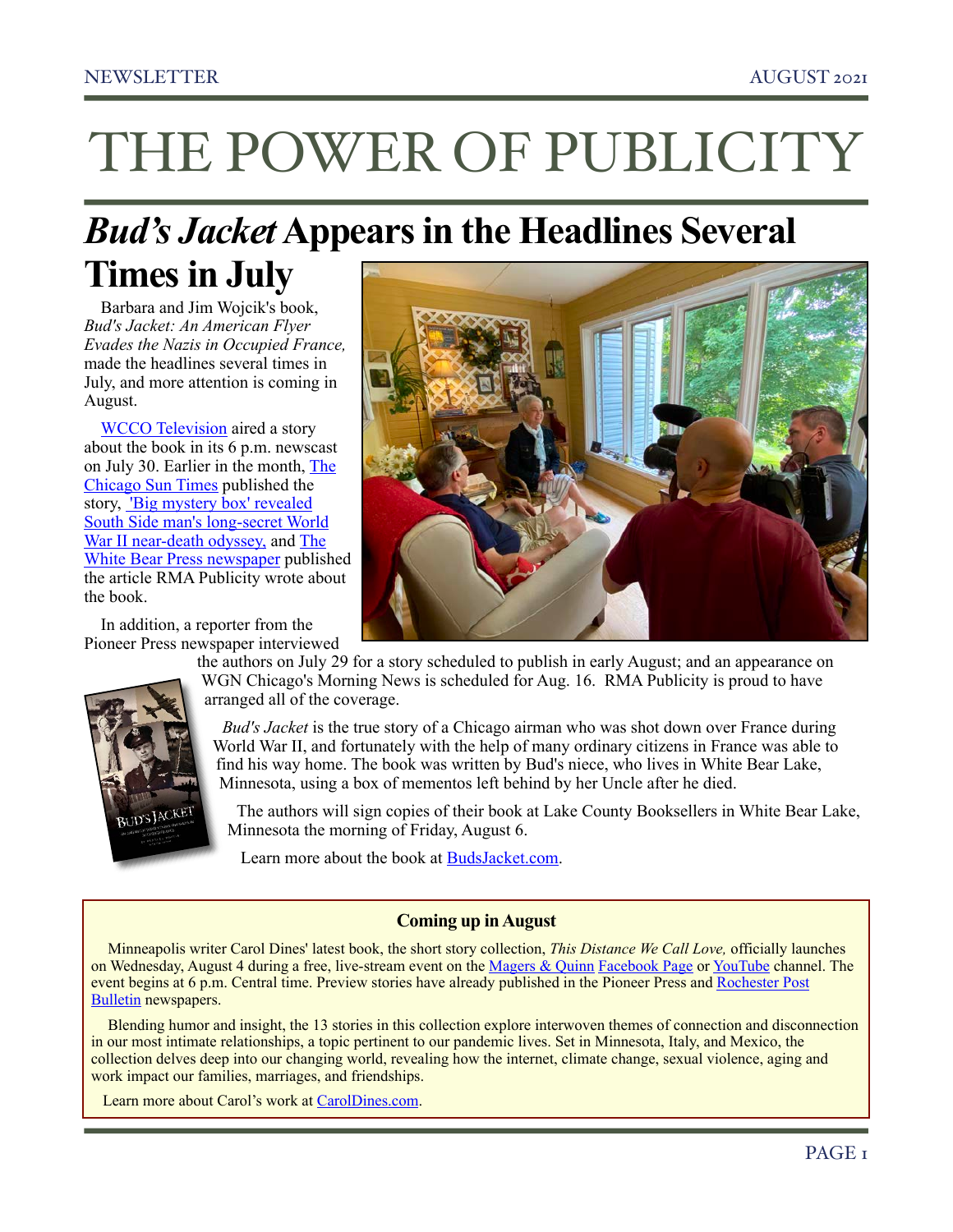#### **Author of** *The Pleasure is All Yours* **Appears on KSTP's Twin Cities Live**



In this time of increased fatigue, loneliness and anxiety, disconnection from our bodies and from each other is at the core of our personal pain and collective suffering. Dr. Rachel Allyn, PhD, a holistic psychologist, relationship and sex therapist, and certified yoga instructor from Minneapolis, has written a book that is intended to be part of the solution.

 *The Pleasure Is All Yours: Reclaim Your Body's Bliss and Reignite Your Passion for Life* is a step-by-step guide to help readers release barriers to receiving life's pleasures and deeper connections with others. The book, which has been published by Shambhala Publications and is being distributed by

Penguin Random House, officially released on July 27, the same day Dr. Allyn appeared on [KSTP Television's talk show, "Twin Cities Live"](https://www.twincitieslive.com/fun/32562/the-pleasure-is-all-yours/) in Minneapolis.



#### **Rise and Shine Author Appears on WCCO-TV's Midmorning News**

Michelle Perdue, author, *Rise and Shine: How to Live a Life of Resilience and Perform at Your Potential,* appeared on [WCCO's Midmorning Show](https://youtu.be/mbkY1vy5Srs) on July 23. She discussed what comes next as we emerge from the pandemic.

After so much time away from the office, some people

**CHINE** 

don't want to go back. Others want to go back, but not to the same roles they held before. There's no denying that tough times are ahead. Perdue shared what it is going to take to make a smooth transition.

 The interview, along with another story published in the [MN Sun](https://www.hometownsource.com/sun_post/free/brooklyn-park-resident-s-book-launch-is-july-27/article_9f91a53e-e9a0-11eb-a937-d35dcbe81285.html)  [Post](https://www.hometownsource.com/sun_post/free/brooklyn-park-resident-s-book-launch-is-july-27/article_9f91a53e-e9a0-11eb-a937-d35dcbe81285.html) newspaper, previewed the public launch event for the book at the



 Bill Strusinski, author, *Care Under Fire,* appeared on [Almanac](https://youtu.be/ZBFIUbPbYQM)  [North o](https://youtu.be/ZBFIUbPbYQM)n WDSE-PBS in Duluth, Minnesota on July 9th. He

talked about his award winning book, and shared the story behind it. Strusinski served as a medic on the front lines during the

Also the week of July 9, a story about the

book, which has recently won several national book awards, was published on the front page of Strusinski's hometown

ModernWell co-working space in Minneapolis on July 27th.

Learn more about Michelle's work at [www.SpeakToAdvance.com.](http://www.speaktoadvance.com/?fbclid=IwAR0vNp4LkGQ710fu5AJ5v1-YVp4BJ_XDm-Gp5MfIoyyuEJkqBXPlsx_BMbw)

Vietnam War.

#### **Strusinski Appears on Almanac North on WDES-PBS in Duluth, MN**



newspaper: The Country Messenger.

More information is available on the website: [CareUnderFire.us.](http://www.careunderfire%252Cus/)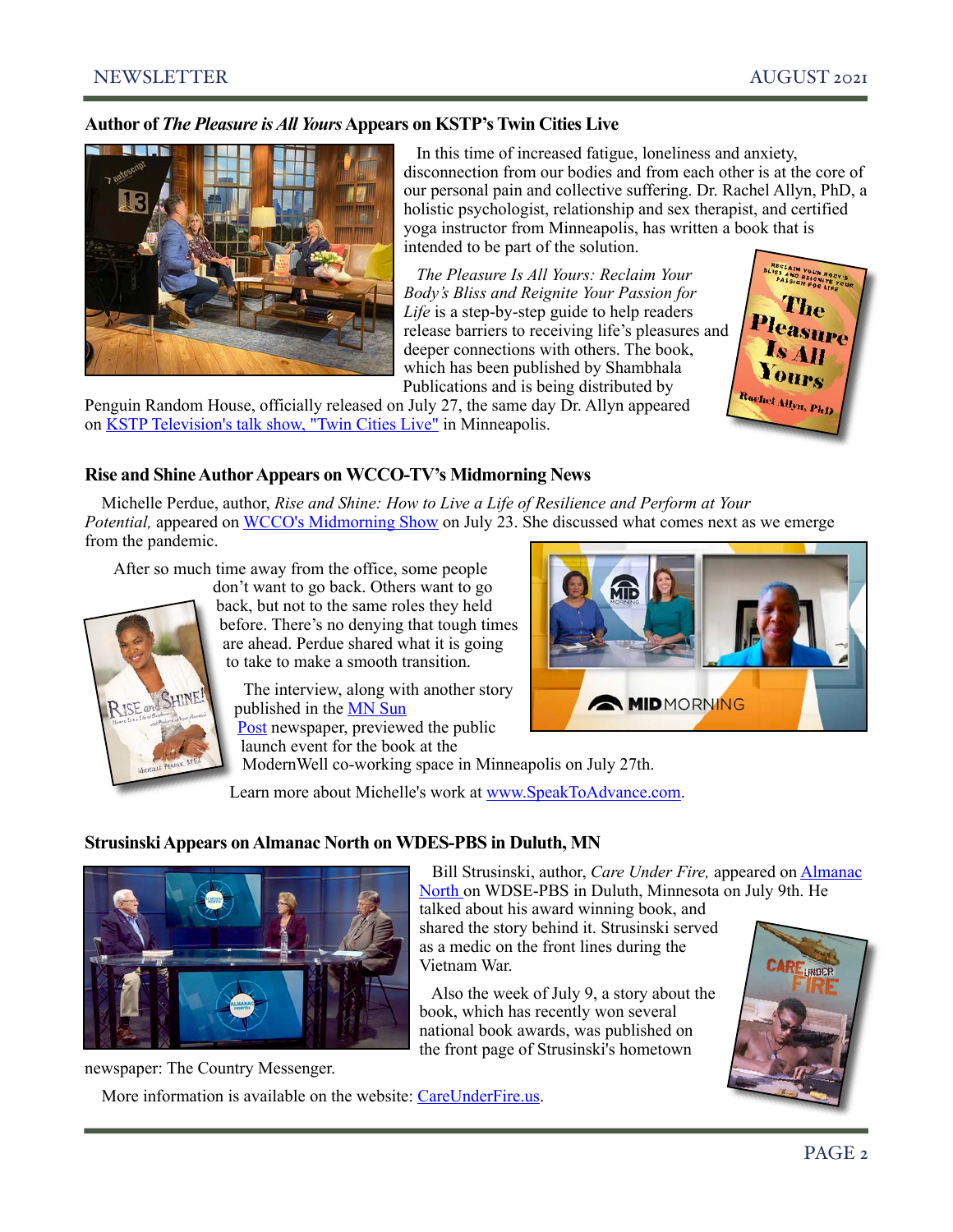#### **Two Twin Cities TV Stations Cover Centenarians' Birthday Party at The Waters of Oakdale**



 Two Twin Cities television stations helped residents of The Waters of Oakdale senior living community celebrate the 100th and 101st birthdays for three of their residents on July 29th. [WCCO](https://youtu.be/xfK1PF8YzZg) and [KSTP](https://youtu.be/mnQuc8cJmrw) both sent cameras to the party honoring Eleanor Suess, who turned 101-years-old on July 27; Anita Molstad, who turned turned 101-years-old on July 21, and Gloria Doyon, who turned 100-years-old on June 20.

#### **Two Chicago-area Newspapers Cover the Grand Opening of a Teddie Kossof Salon Spa Inside Avidor Glenview**

Both the [Daily Herald](https://www.dailyherald.com/news/20210721/teddie-kossof-salon-spa-opens-a-new-location-inside-avidor-glenview) and Journal Topics newspapers in Chicago covered the grand opening of a new Teddie Kossof Salon Spa inside Avidor Glenview, a luxury 55 plus active adult community in Glenview, Illinois.

The grand opening event took place on July 15 and featured champagne, appetizers and door prizes, as well as an opportunity for guests to try out some of the services that will be offered. Teddy and Alan Kossof, the co-owners Teddie Kossof Salon Spas, were among those who attended the event.



#### MEDIA OPPORTUNITIES

If your book is relatable to any of the following events observed in August or September 2021, let us know! RMA Publicity may be able to help you secure publicity in the print, broadcast and/or online media for your book.

#### **August is…**

American Adventures Month Black Business Month Boomers Making a Difference Month Happiness Happens Month Read-A-Romance Month What Will Be Your Legacy Month

#### **August is…**

Assistance Dog Week – Aug. 8 – 14 Elvis Week – Aug.  $11 - 17$ Poets Day – Aug. 21 Be an Angel Day – Aug. 22

Source: 2021 Chase's Calendar of Events

#### **September is…**

Attention Deficit Hyperactivity Disorder Month Childhood Cancer Awareness Month Hunger Action Month National Prostate Cancer Awareness Month Ovarian Cancer Awareness Month National Recovery Month Pleasure Your Mate Month Healthy Aging Month

#### **Also Observed in September…**

Anniversary of the beginning of World War II – Sept. 1, 2021 World Suicide Prevention Day – Sept. 10,2021 Remote Employee Appreciation Day – Sept. 22, 2021